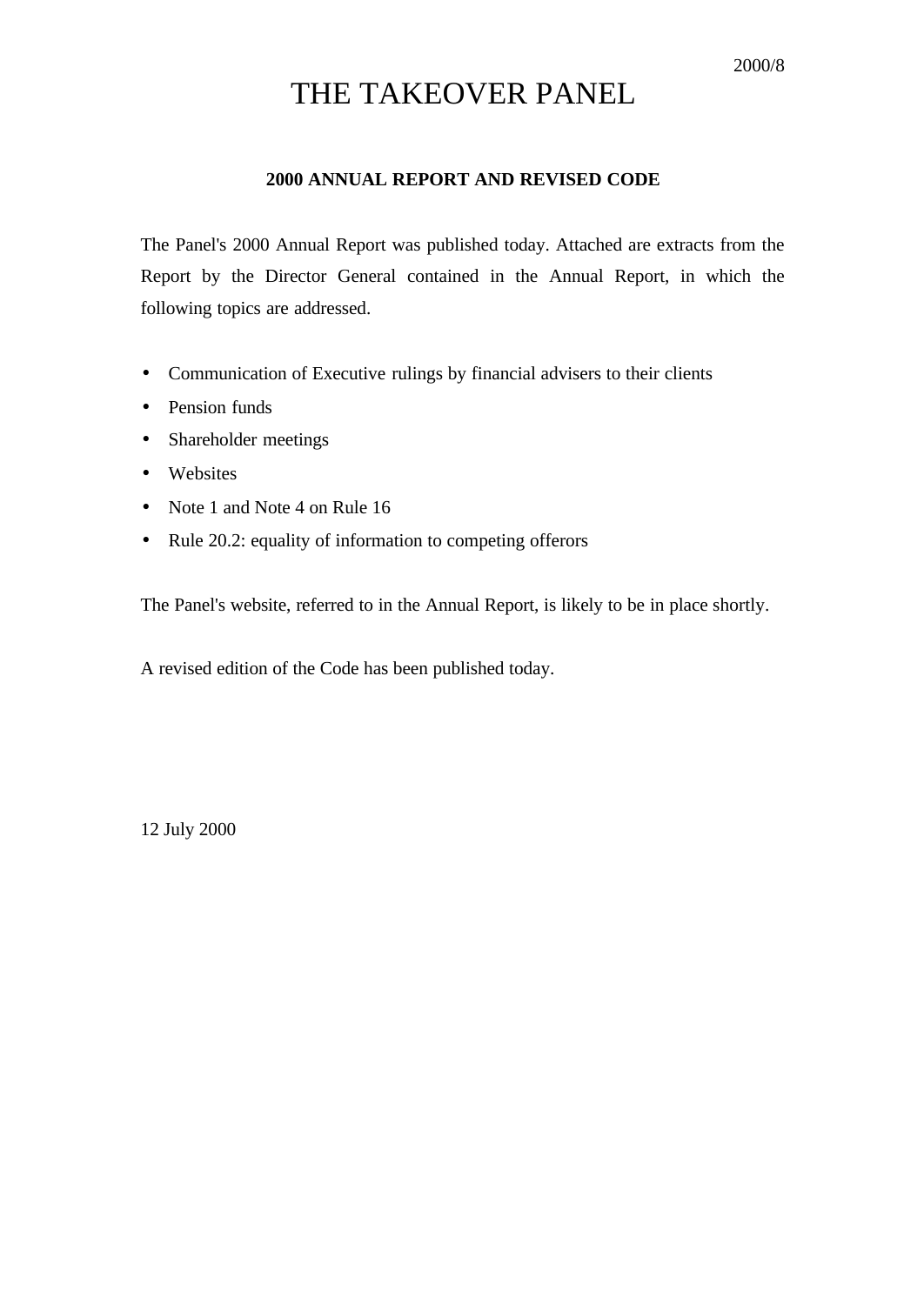# **COMMUNICATION OF EXECUTIVE RULINGS BY FINANCIAL ADVISERS TO THEIR CLIENTS**

As the Introduction to the Code makes clear, the responsibilities described in the Code apply to all professional advisers, insofar as they advise on the transactions in question. Professional advisers are required to observe the highest standards of care in connection with all matters relating to a transaction governed by the Code. Invariably one or more professional advisers will assume responsibility for liaising and communicating with the Executive on behalf of their client. Such advisers are responsible for ensuring that any rulings or instructions of the Executive given to them are communicated clearly and unambiguously to their client and any other relevant persons (including other professional advisers engaged in the transaction). Professional advisers should ensure that their clients (and any other recipients) understand fully the consequences of the Executive's rulings or instructions.

#### **PENSION FUNDS**

In the definition of acting in concert a company is presumed to be acting in concert with any of its pension funds whether or not the assets of those pension funds are managed on a discretionary basis. For the purposes of the presumption, the constitution, organisation and management/operation of a particular pension fund are irrelevant.

The Executive is concerned that in certain cases companies and their advisers may have been making an assumption that a company's pension fund was not acting in concert on the basis of their view of the pension fund's independence from the company. If a company or its pension fund wishes to seek to rebut the presumption of concertedness the Executive must always be consulted.

#### **SHAREHOLDER MEETINGS**

Under Rule 20.1 information about companies involved in an offer must be made equally available to all shareholders as nearly as possible at the same time and in the same manner. The Code does not restrict parties to a bid from holding meetings with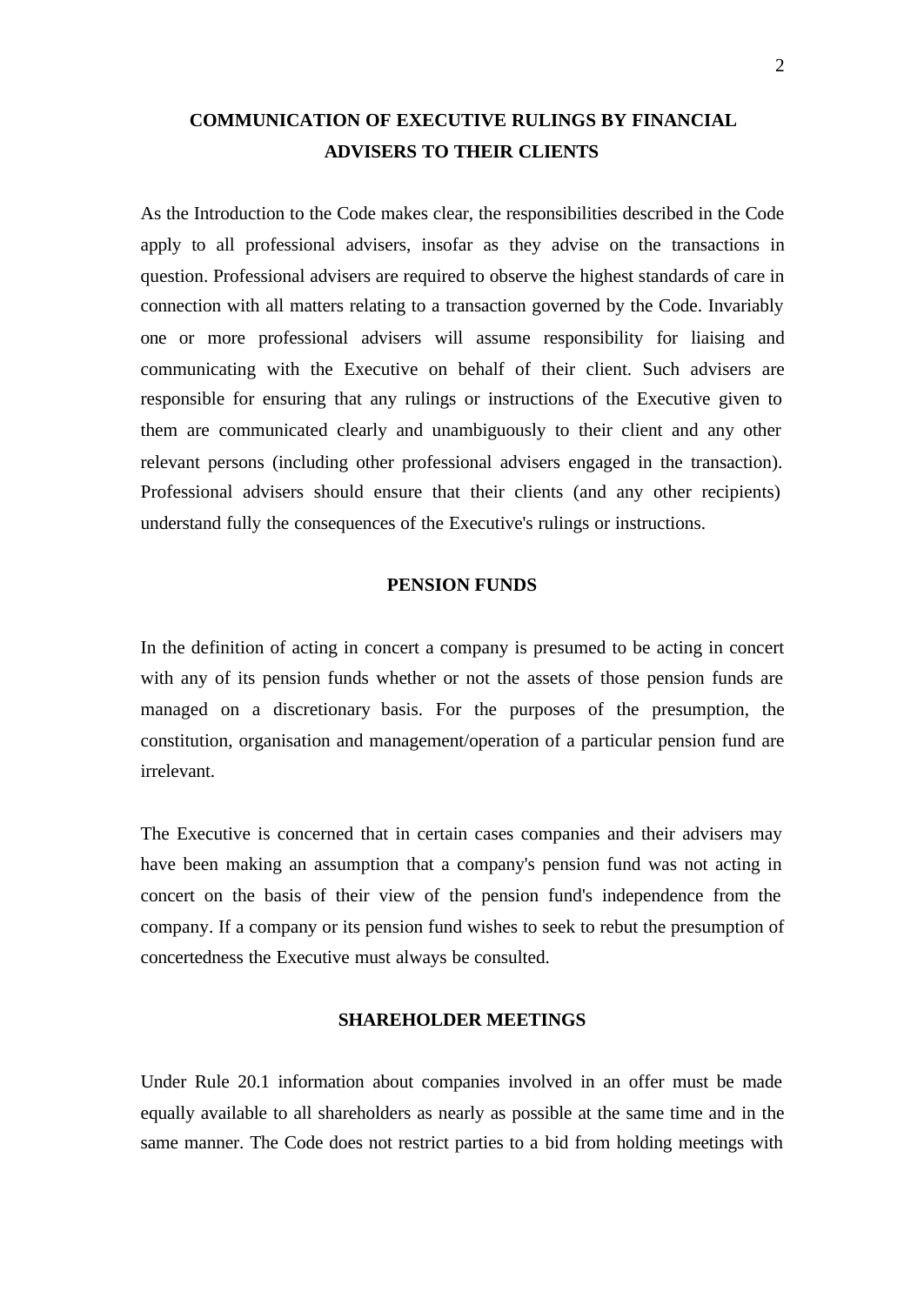shareholders provided no new material information is given and no significant new opinions are expressed. These meetings must also have an appropriate representative of the relevant financial adviser or corporate broker present who is responsible for confirming to the Executive, by 12 noon on the next business day, in writing whether or not any such information was forthcoming or opinions were given. This letter must be signed by the representative personally who must also ensure that a list of all the attendees at the meeting is also provided to the Executive. The Executive expects to receive such letters even in circumstances where the potential offeror has not been named.

If a meeting is to be held before the publication of an announcement or document, for example to gather irrevocable commitments or ascertain the views of selected major shareholders, the Executive may permit those present at the meeting to receive new information or opinions provided all new material information or opinions will be in the relevant document or announcement. If it is proposed to hold such meetings the Executive must be consulted in advance.

#### **WEBSITES**

During the course of the year the Executive has noted a significant increase in the availability and distribution of offer-related information on websites. The use of new media, such as the internet and CD ROMs, does not cause any particular concerns provided that the Code's principles of care, responsibility and availability of documentation are upheld. The Executive has considered how the Code should apply in this area and has formulated the following policy applicable to all offers.

Rules 19.1 (standards of care) and 19.3 (unacceptable statements) should be applied in the same way as to other offer-related information.

Rule 19.2 (responsibility) will apply to all offer-related information on a website or CD ROM. In particular, a responsibility statement will be required to be attached to such information even if it has first been announced without the inclusion of such a statement. As an alternative, however, to including a responsibility statement on each document or page of the website or CD ROM, it will be acceptable for such a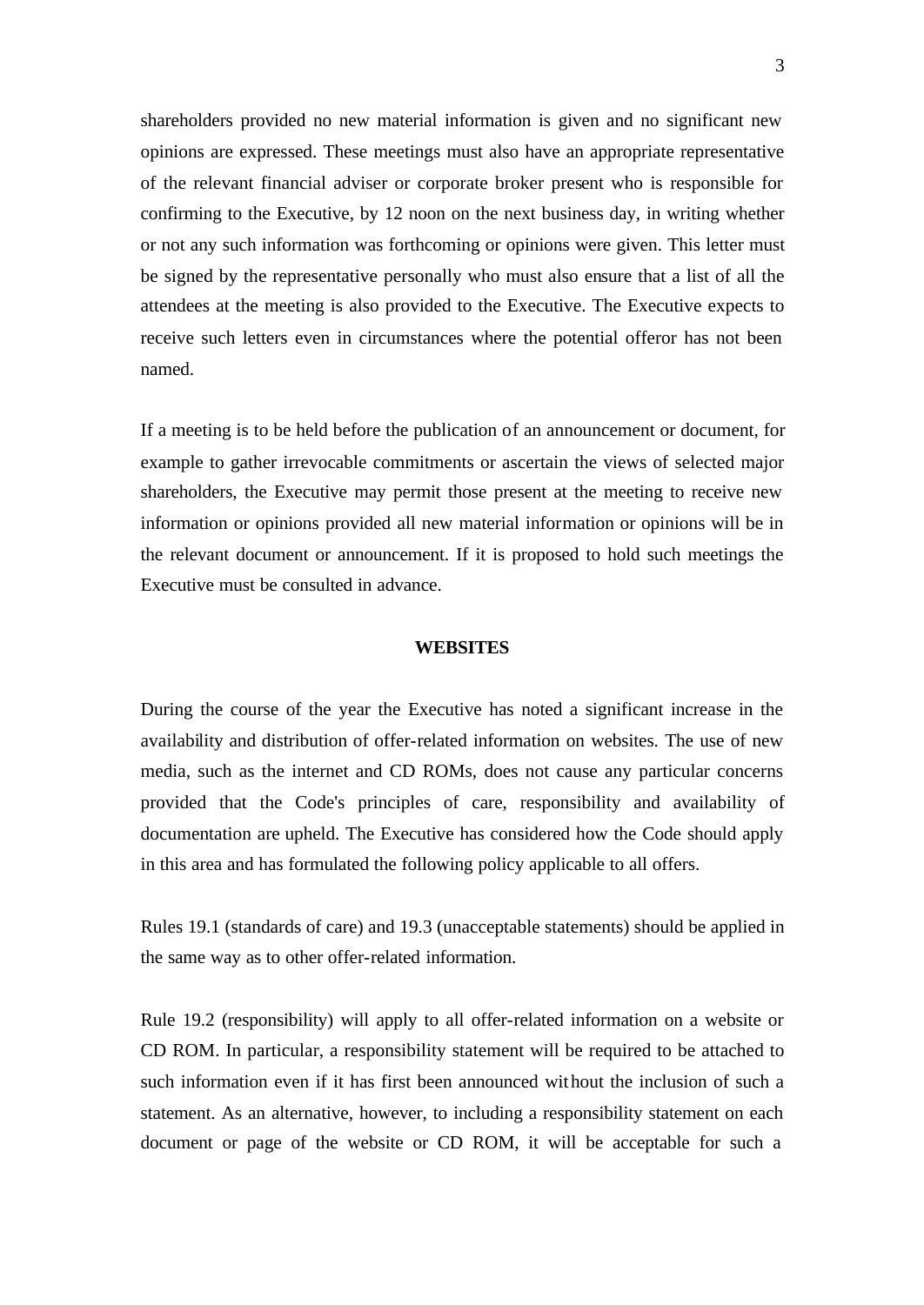statement to be included on the gateway to the area of the website or CD ROM where the offer-related information is located, provided that access to the relevant area can only be obtained through this gateway.

Rule 19.7 (distribution and availability of documents and announcements) should be applied so that a CD ROM and copies of all relevant website pages (whether or not previously published via another medium) should be lodged with the Panel and the advisers to all other parties to the offer at the time of release.

For the purpose of Rule 20.1 (equality of information to shareholders), the posting of information on a website will not satisfy the obligation to notify all offeree shareholders of material new information or significant new opinions. Accordingly, a financial adviser to the offeror or offeree should, by 12 noon on the business day following the posting of the information on a website, provide the Executive with a letter confirming that no material information or significant new opinions have been placed on a website.

#### **NOTE 1 AND NOTE 4 ON RULE 16**

Under Rule 16 an offeror, or person acting in concert with it, may not make any arrangements with shareholders and may not deal or enter into arrangements to deal in shares of the offeree, or enter into arrangements which involve acceptance of an offer, either during an offer or when one is reasonably in contemplation, if there are favourable conditions attached which are not being extended to all shareholders.

In certain circumstances an offeror may ask a member of its concert party (usually the financial adviser or stockbroker) to acquire and hold offeree shares. In such circumstances it is essential that any arrangements entered into between the financial adviser and the offeror are carefully reviewed to ensure they do not breach Rule 16. Note 1 on Rule 16 makes it clear that these arrangements must ensure that the offeror will bear all the risks and receive all the benefits of the shareholding. In addition, the financial adviser must not receive any other benefit (or potential benefit), for example a fee for undertaking the buying exercise, beyond normal expenses and carrying costs. This can be a difficult area and advance consultation with the Executive is advised.